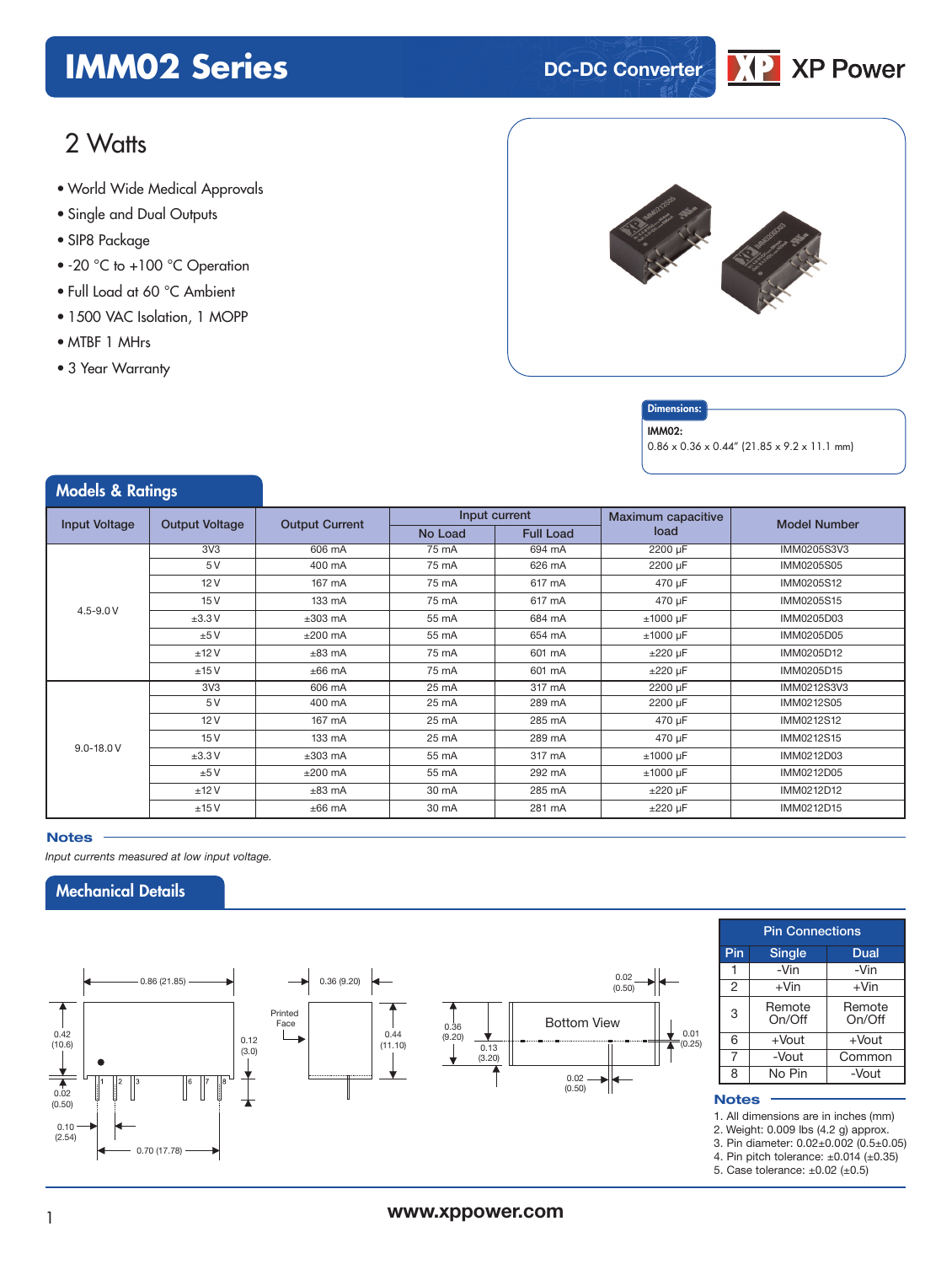# **IMM02 Series**

**DC-DC Converter**



Input Characteristic Minimum | Typical | Maximum | Units | Notes & Conditions Input Voltage Range **4.5** 9 VDC 5 V nominal<br>
9 18 VDC 12 V nominal 12 V nominal Inrush Current **1988** A<sup>2</sup>s Input Reflected Ripple Current 30 mA pk-pk Through 12 µH inductor and 47 µF capacitor Input Surge 16 Contract 2001 Contract 2001 Contract 2001 Contract 2001 Contract 2014 Contract 2016 Contract 201<br>The Contract 2016 Contract 2016 Contract 2016 Contract 2016 Contract 2016 Contract 2016 Contract 2016 Contract 25 VDC for 100 ms 12 V models

| Output                          |                                                                                                                                               |                |           |              |                                                                                                         |  |
|---------------------------------|-----------------------------------------------------------------------------------------------------------------------------------------------|----------------|-----------|--------------|---------------------------------------------------------------------------------------------------------|--|
| Characteristic                  | <b>Minimum</b>                                                                                                                                | <b>Typical</b> | Maximum   | <b>Units</b> | <b>Notes &amp; Conditions</b>                                                                           |  |
| Output Voltage                  | 3.3                                                                                                                                           |                | 15        | <b>VDC</b>   | See Models and Ratings table                                                                            |  |
| Initial Set Accuracy            |                                                                                                                                               |                | $+2$      | $\%$         |                                                                                                         |  |
| Minimum Load                    | $\Omega$                                                                                                                                      |                |           | %            |                                                                                                         |  |
| Line Regulation                 |                                                                                                                                               |                | $\pm 0.5$ | %            |                                                                                                         |  |
| Load Regulation                 |                                                                                                                                               |                | 2.0       | $\%$         | From 0% to full load                                                                                    |  |
| <b>Cross Regulation</b>         |                                                                                                                                               |                | ±5        | %            | On dual output models, when one output is at 25% load<br>and other is varied from 10% load to full load |  |
| Ripple & Noise                  |                                                                                                                                               |                |           | % pk-pk      | 20 MHz bandwidth. Measured using 0.1 µF ceramic capacitor                                               |  |
| <b>Short Circuit Protection</b> |                                                                                                                                               |                |           |              | Continuous fold-back mode, with auto recovery                                                           |  |
| Maximum Capacitive Load         |                                                                                                                                               |                |           |              | See Models and Ratings table                                                                            |  |
| <b>Temperature Coefficient</b>  |                                                                                                                                               |                | 0.03      | $%$ /°C      |                                                                                                         |  |
| Overload Protection             | 135                                                                                                                                           | 165            | 210       | %            | Of nominal output current at nominal input voltage                                                      |  |
| Remote On/Off                   | Output is on if remote on/off (pin 3) is open<br>Output turns off if remote on/off (pin 3) is high (4.0-5.5 VDC max) or if 2-4 mA is applied. |                |           |              |                                                                                                         |  |

| General                      |                 |                |                |              |                                                           |
|------------------------------|-----------------|----------------|----------------|--------------|-----------------------------------------------------------|
| Characteristic               | <b>Minimum</b>  | <b>Typical</b> | <b>Maximum</b> | <b>Units</b> | <b>Notes &amp; Conditions</b>                             |
| Efficiency                   | 64              | 78             | 79             | %            | Typical value is for IMM0212S12                           |
| Isolation: Input to Output   | 1500            |                |                | <b>VAC</b>   | At 250 VAC working voltage, 1 MOPP                        |
| <b>Switching Frequency</b>   | 175             |                | 1000           | kHz          | May enter burst mode frequency of 12-28 kHz at light load |
| <b>Isolation Resistance</b>  | 10 <sup>9</sup> |                |                | Ω            |                                                           |
| <b>Isolation Capacitance</b> |                 |                | 27             | pF           |                                                           |
| Power Density                |                 |                | 14             | $W/in^3$     |                                                           |
| Mean Time Between Failure    |                 |                |                | <b>MHrs</b>  | MIL-HDBK-217F, +25 °C GB                                  |
| Weight                       |                 | 0.009(4.2)     |                | Ib(g)        |                                                           |

| <b>Environmental</b>         |                |                |                |              |                                                  |
|------------------------------|----------------|----------------|----------------|--------------|--------------------------------------------------|
| Characteristic               | <b>Minimum</b> | <b>Typical</b> | <b>Maximum</b> | <b>Units</b> | <b>Notes &amp; Conditions</b>                    |
| <b>Operating Temperature</b> | $-20$          |                | $+100$         | °C           | Derate from 100% load at +60 °C to 50% at +80 °C |
| Storage Temperature          | $-40$          |                | $+125$         | °C           |                                                  |
| Case Temperature             |                |                | $+105$         | °C           |                                                  |
| Humidity                     |                |                | 95             | %RH          | Non-condensing                                   |
| Cooling                      |                |                |                |              | Natural convection                               |